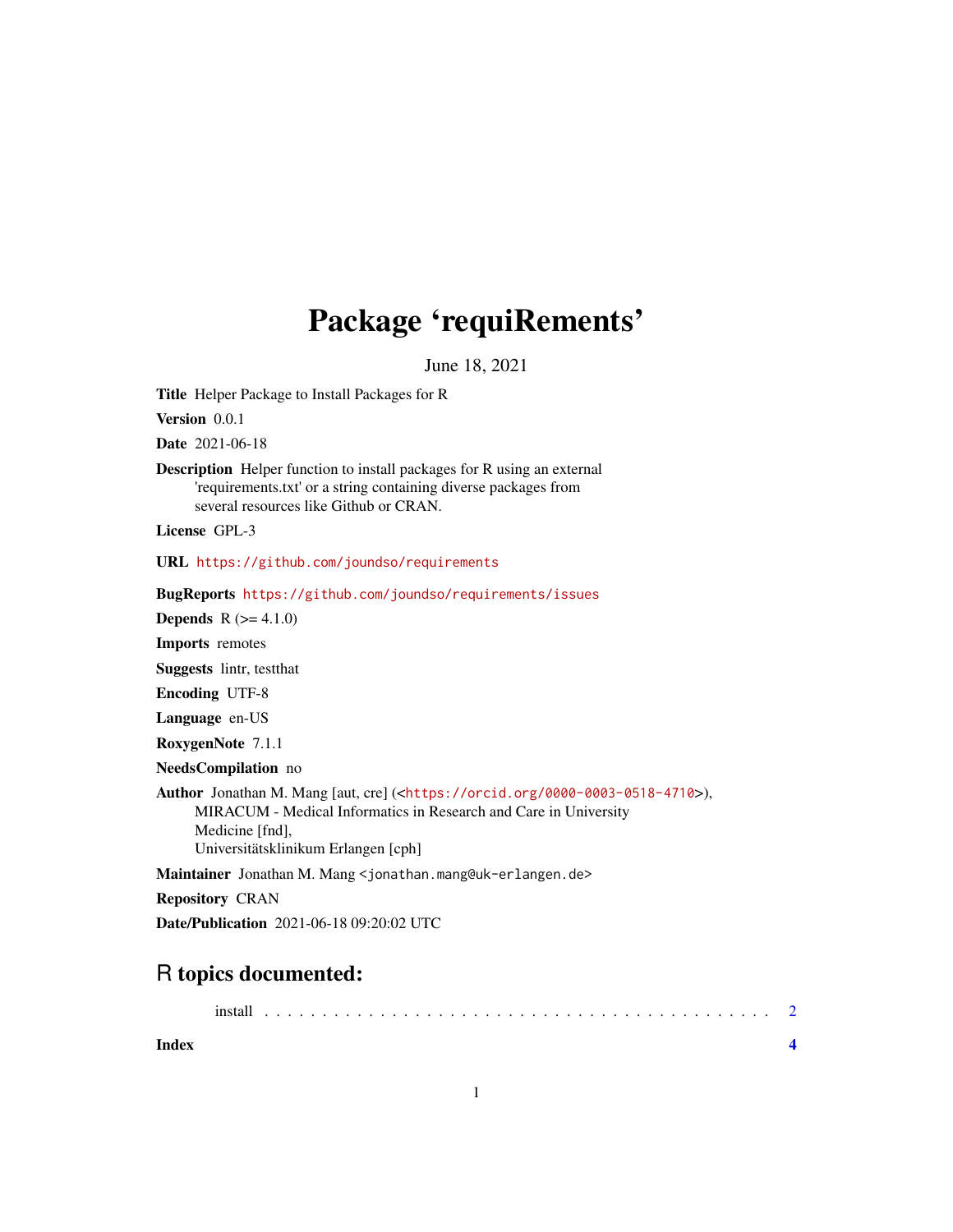<span id="page-1-0"></span>

#### Description

Install the packages provided to this function

#### Usage

```
install(packages = NULL, path_to_requirements = NULL)
```
#### Arguments

packages (Optional, String, also as vector) The actual packages to install. path\_to\_requirements (Optional, String) The path (including filename and type ending) to a text file containing all the packages to install.

#### Value

(Boolean) 'TRUE' if all packages are successfully installed, 'FALSE' otherwise.

#### Examples

```
## Not run:
## Test it with a string:
demo_string <- "
DIZutils
data.table
 joundso/mainzelliste-connector
miracum/misc-dizutils@development
# this_one_will_be_ignored
 "
requiRements::install(packages = demo_string)
## Test it with a vector:
demo_vec <-
  c(
     .<br>""
     "DIZutils",
     "data.table",
     "joundso/mainzelliste-connector",
     "miracum/misc-dizutils@development",
     "# this_one_will_be_ignored"
  )
requiRements::install(packages = demo_vec)
 ## Test it with a file:
demo_path <- "./data-raw/requirements.txt"
```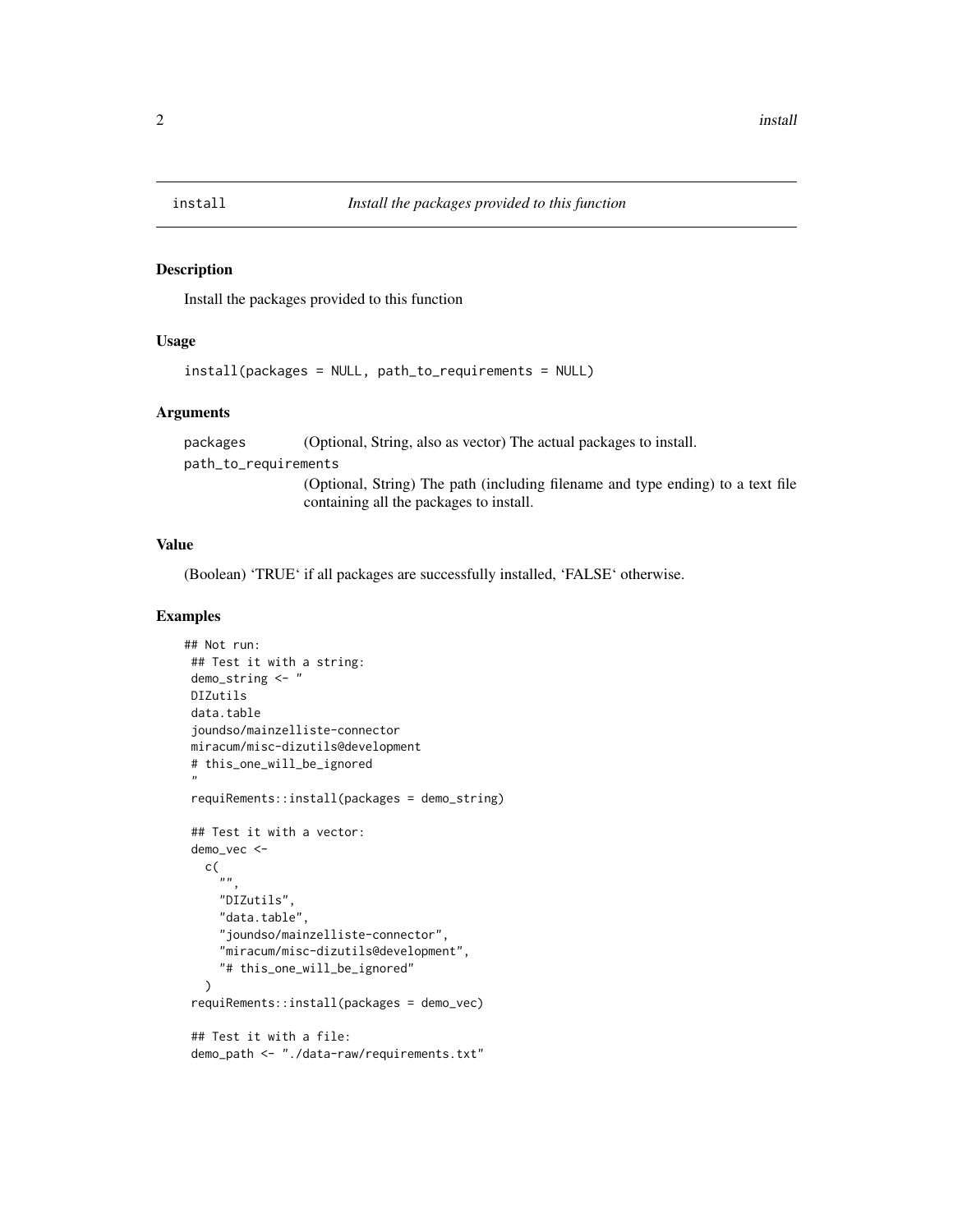#### install 3

```
requiRements::install(path_to_requirements = demo_path)
## Test it with a string AND a file:
requiRements::install(packages = demo_string,
                     path_to_requirements = demo_path)
## Test it with a vector AND a file:
requiRements::install(packages = demo_vec,
                     path_to_requirements = demo_path)
```
## End(Not run)